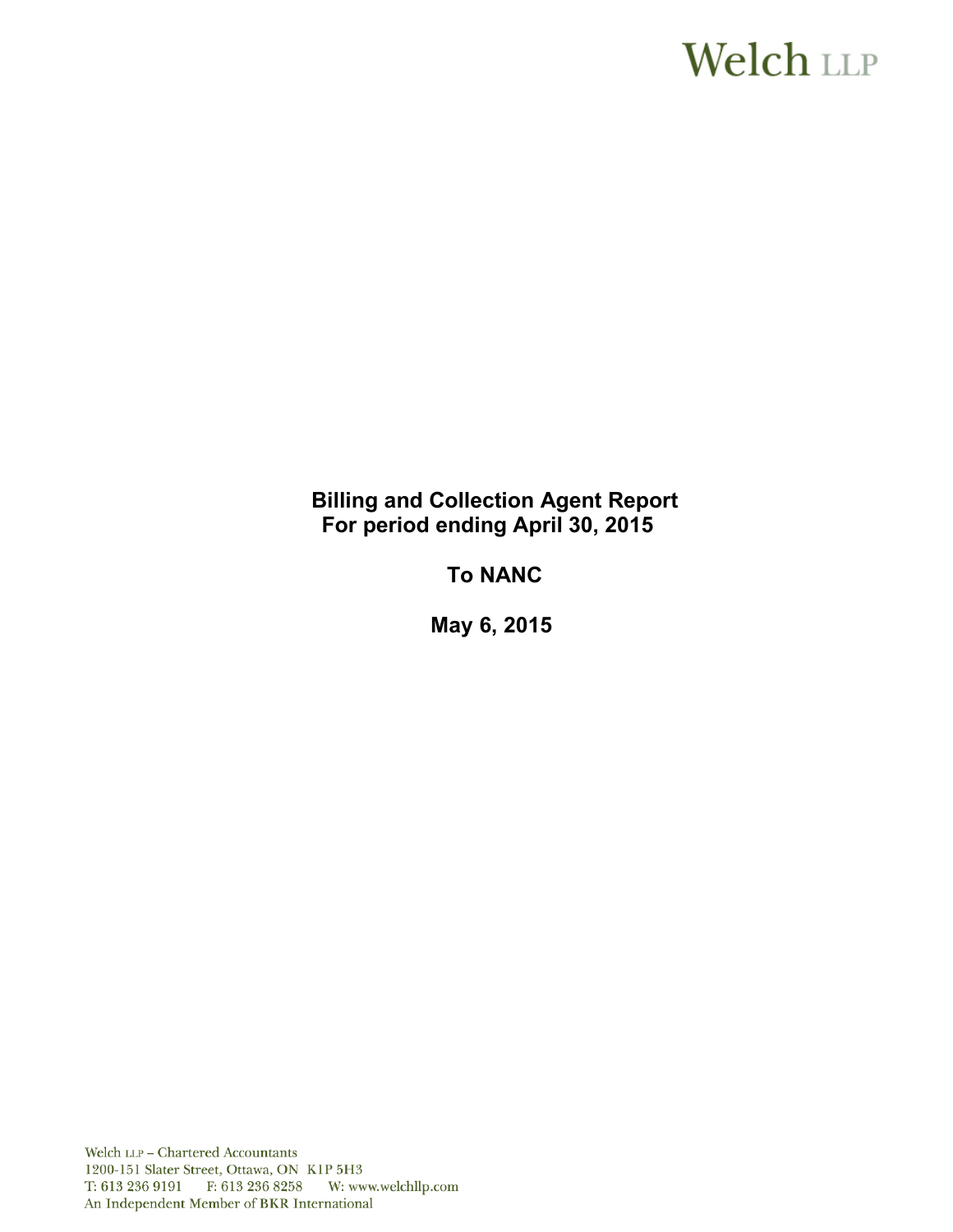# **NANPA FUND STATEMENT OF FINANCIAL POSITION April 30, 2015**

| <b>Assets</b><br>Cash Balance in bank account                 |                 | \$ | 2,109,673 |
|---------------------------------------------------------------|-----------------|----|-----------|
| Receivable from US Carriers                                   | 281,896         |    |           |
| Receivable from Canada<br>Receivable from Caribbean countries | 8,581<br>20,306 |    |           |
| Receivables forwarded to Treasury for collection              | 209,312         |    |           |
| Allowance for uncollectible accounts                          | (236,000)       |    | 284,095   |
| <b>Total assets</b>                                           |                 |    | 2,393,768 |
| Less: Accrued liabilities (see below for makeup)              |                 |    | (454,513) |
| <b>Fund balance</b>                                           |                 | S  | 1,939,255 |
| <b>Makeup of Accrued Liabilities</b>                          |                 |    |           |
| Welch LLP                                                     | 28,336          |    |           |
| <b>NEUSTAR Pooling 1K Block</b>                               | 244,278         |    |           |
| <b>NEUSTAR NANP Administration</b>                            | 177,066         |    |           |
| Data Collection Agent - USAC                                  | 4,833           |    |           |

**\*\*\*\*\*\*\*\*\*\*\*\*\*\*\*\*\*\*\*\*\*\*\*\*\*\*\*\*\*\*\*\*\*\*\*\*\*\*\*\*\*\*\*\*\*\*\*\*\*\*\*\*\*\*\*\*\*\*\*\*\*\*\*\*\*\*\*\*\*\*\*\*\*\*\*\*\***

\$ 454,513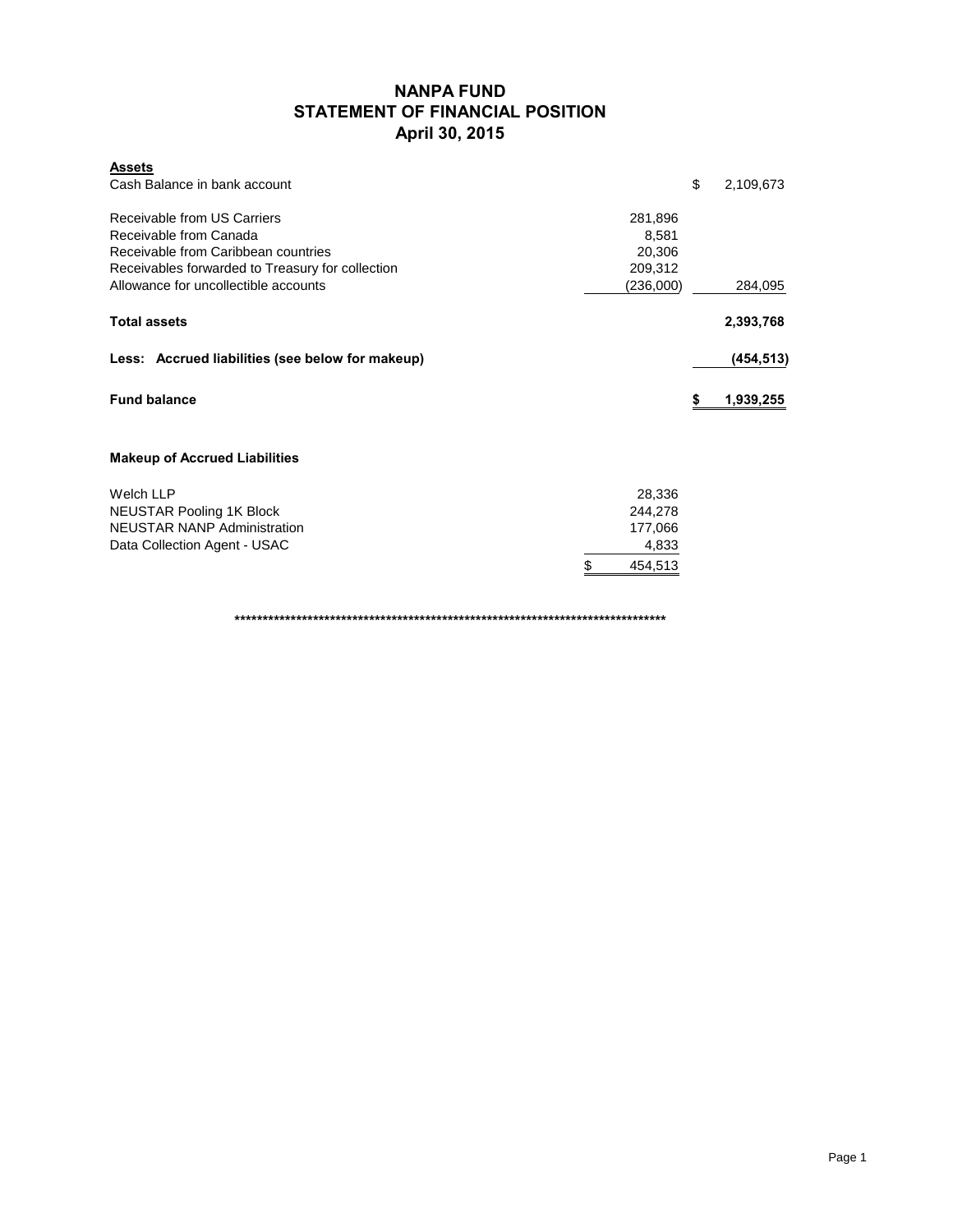### **NANPA FUND FORECASTED STATEMENT OF CHANGES IN FUND BALANCE JULY 2014 TO JUNE 2015**

|                                                                     |            |                        |                        |                        |                        | Actual                 |                        |                        |                        |                                     |                      |                      | <b>Budget</b>        |                      |                        | Variance between                               |
|---------------------------------------------------------------------|------------|------------------------|------------------------|------------------------|------------------------|------------------------|------------------------|------------------------|------------------------|-------------------------------------|----------------------|----------------------|----------------------|----------------------|------------------------|------------------------------------------------|
|                                                                     |            | $Jul-14$               | Aug-14                 | Sep-14                 | Oct-14                 | <b>Nov-14</b>          | Dec-14                 | $Jan-15$               | Feb-15                 | <b>Mar-15</b>                       | Apr-15               | <b>Mav-15</b>        | <b>Jun-15</b>        | <b>Total</b>         | <b>Budget</b>          | forecasted results and<br>budget at June 30/14 |
| Revenue                                                             |            |                        |                        |                        |                        |                        |                        |                        |                        |                                     |                      |                      |                      |                      |                        |                                                |
| <b>International Contributions</b><br>Canada<br>Caribbean countries | (1)<br>(1) | 17,162<br>21,432       | 8,581<br>$\sim$        | 8,581<br>$\sim$        | 8,581<br>$\sim$        | 8,581<br>$\sim$        | 8,581                  | 8,581<br>$\sim$        | 8,580<br>$\sim$        | 8,580<br>$\sim$                     | 8,580<br>$\sim$      | 8,580<br>$\sim$      | $\sim$               | 102,968<br>21.432    | 102,968<br>21,432      | <b>Section</b>                                 |
| <b>Total International Contributions</b>                            |            | 38.594                 | 8.581                  | 8,581                  | 8.581                  | 8,581                  | 8.581                  | 8,581                  | 8,580                  | 8.580                               | 8.580                | 8.580                | $\sim$               | 124,400              | 124,400                |                                                |
| Domestic Contributions - US carriers                                | (1)        | 4,170,366              | 259,113                | 252,273                | 259,374                | 259,259                | 264,487                | 262,098                | 261,397                | 262,899                             | 262.711              | 263,293              |                      | 6,777,270            | 6,721,854              | 55,416                                         |
| Late filing fees for Form 499A                                      | (2)        | 500)                   | 600)                   | $2,500$ )              | $4,100$ )              | 11,700)                | 1,800                  | 1,100                  | 3,500                  | $15,100$ (                          | 1,800)               |                      | 90,000               | 50,900               | 90,000                 | 39,100)                                        |
| Interest income                                                     | (3)        | 232                    | 551                    | 717                    | 424                    | 352                    | 385                    | 269                    | 310                    | 777                                 | 284                  | 583                  | 583                  | 5,467                | 7,000                  | 1,533                                          |
| <b>Total revenue</b>                                                |            | 4,208,692              | 267,645                | 259,071                | 264,279                | 256,492                | 275,253                | 269,848                | 266,787                | 257,156                             | 269,775              | 272,456              | 90,583               | 6,958,037            | 6,943,254              | 14,783                                         |
| <b>Expenses</b>                                                     |            |                        |                        |                        |                        |                        |                        |                        |                        |                                     |                      |                      |                      |                      |                        |                                                |
| <b>NANPA Administration</b>                                         | (4)        | 176,680                | 177,091                | 176,079                | 175,492                | 175,492                | 176,968                | 176,726                | 176,332                | 178,452                             | 177,067              | 177,879              | 177,879              | 2,122,137            | 2,134,548 (            | 12,411)                                        |
| 1K Block Pooling<br>Automated systems development (CLIN1)           | (5)<br>(6) | 225,254<br>75,000      | 238,478<br>75,000      | 241,228<br>75,000      | 235,192<br>75,000      | 236,272<br>75,000      | 241,850<br>62.281      | 236,390<br>$\sim$      | 239,194<br>$\sim$      | 235,192<br>$\overline{\phantom{a}}$ | 244,278<br>$\sim$    | 238,506<br>$\sim$    | 238,506              | 2,850,340<br>437,281 | 2,862,065 (<br>437,281 | 11,725                                         |
| <b>Billing and Collection</b><br>Welch LLP<br>Data Collection Agent | (7)<br>(8) | 28,336<br>3,724        | 28,336<br>4,572        | 28,336<br>4,595        | 28,336<br>4,650        | 28,336<br>4,723        | 28,336<br>4,673        | 28,336<br>5,802        | 28,336<br>4,935        | 28,336<br>4,935                     | 28,336<br>4,935      | 28,336<br>4,834      | 28,336<br>4,834      | 340,032<br>57,212    | 340,032<br>58,000      | 788)                                           |
| <b>Annual Operations Audit</b>                                      | (9)        | $\sim$                 | $\sim$                 | 44,300                 | $\sim$ $-$             | $\sim$                 | $\sim$                 | $\sim$                 | $\sim$                 | $\sim$                              | $\sim$               |                      | $\sim$               | 44,300               | 44,000                 | 300                                            |
| <b>Bank Charges</b>                                                 | (10)       | 2,706                  | 5,828                  | 4,961                  | 4,095                  | 2,948                  | 2,767                  | 2,877                  | 2,531                  | 2,682                               | 2,337                | 3,916                | 3,916                | 41,564               | 47,000                 | 5,436                                          |
| <b>Carrier Audits</b>                                               | (11)       | $\sim$                 |                        | $\sim$                 | $\sim$                 | $\sim$                 | $\sim$                 |                        | $\sim$                 | $\overline{\phantom{a}}$            | $\sim$               | $\sim$               | $\sim$               |                      | 300,000                | 300,000                                        |
| Bad debt expense                                                    | (12)       | 3,000                  | 22,500)                | 7,500                  | 30,021                 | 23,500)                | 2,305                  | 2,000                  | 10,792)                | 29,737)                             | 1,000                | 3,333                | 3,333                | 48,647)              | 40,000                 | 88,647                                         |
| <b>Total expenses</b>                                               |            | 508,700                | 506.805                | 581.999                | 552.786                | 499.271                | 514,570                | 448.131                | 440.536                | 419.860                             | 457.953              | 456,804              | 456.804              | 5.844.219            | 6.262.926              | (418, 707)                                     |
| Net revenue (expenses)                                              |            | 3,699,992              | 239,160)               | 322,928)               | 288,507)               | 242,779)               | 239,317) (             | 178,283)               | 173,749)               | 162,704) (                          | 188,178)             | 184,348) (           | 366,221)             | 1,113,818            | 680,328                | 433,490                                        |
| Opening fund balance                                                |            | 274.868                | 3,974,860              | 3,735,700              | 3,412,772              | 3,124,265              | 2,881,486              | 2,642,169              | 2,463,886              | 2,290,137                           | 2,127,433            | 1,939,255            | 1,754,907            | 274.868              | 319,672                | 44,804                                         |
| <b>Closing fund balance</b>                                         |            | 3.974.860              | 3,735,700              | 3,412,772              | 3.124.265              | 2.881.486              | 2,642,169              | 2.463.886              | 2.290.137              | 2,127,433                           | 1.939.255            | 1,754,907            | 1.388.686            | 1,388,686            | 1,000,000              | 388,686                                        |
| Fund balance makeup:                                                |            |                        |                        |                        |                        |                        |                        |                        |                        |                                     |                      |                      |                      |                      |                        |                                                |
| Contingency<br>Surplus                                              |            | 1,000,000<br>2,974,860 | 1,000,000<br>2,735,700 | 1,000,000<br>2,412,772 | 1,000,000<br>2,124,265 | 1,000,000<br>1,881,486 | 1,000,000<br>1,642,169 | 1,000,000<br>1,463,886 | 1,000,000<br>1,290,137 | 1,000,000<br>1,127,433              | 1,000,000<br>939,255 | 1,000,000<br>754,907 | 1,000,000<br>388,686 | 1,000,000<br>388,686 | 1,000,000              |                                                |
|                                                                     |            | 3.974.860              | 3.735.700              | 3,412,772              | 3.124.265              | 2.881.486              | 2.642.169              | 2.463.886              | 2.290.137              | 2,127,433                           | 1.939.255            | 1.754.907            | 1.388.686            | 1.388.686            | 1.000.000              |                                                |

**(1)** The US carrier contributions for the period from July 2014 to June 2015 and the International contributions are based upon actual billings.

(2) These fees represent the \$100 late filing fee charged to those companies that do not file the Form 499A by the due date.

**(3)** Interest income projections are estimates

**(4)** The cost for NANP Administration is based on the contract awarded in 2013. The contract expires in July 2017.

(5) The cost for 1K Block Pooling Administration is based on a four-year contract expiring July 14, 2017 with a six-month transition period to January 14, 2018.

**(6)** The cost for Pooling Administration Automated Systems Development is \$1,337,281. The cost was spread out over the period from July 2013 to December 2014.

**(7)** The cost of B&C Agent is based on the interim contract with Welch LLP in force until August 2015.

**(8)** The expense for the Data Collection Agent is based on an estimate of costs by USAC for the 2014 calendar year.

(9) The estimate for the annual operations audit performed by Ernst & Young LLP is based on the cost of the prior year's audit.

**(10)** Bank fees are an expense to the Fund.

**(11)** The budget allowed \$300,000 for carrier audits.

(12) The allowance covers all accounts considered potentially uncollectible at April 30, 2015.

#### **Assumptions: Reconciliation of forecast at June 30, 2015 to budget**

| Budgeted fund balance at June 30/15 - contingency                                                        | 1,000,000 |
|----------------------------------------------------------------------------------------------------------|-----------|
| Decrease in fund balance between budget period (December 2013) and June 2014                             | (44, 804) |
| Additional billings over estimate from budget                                                            | 55,416    |
| Late filing fees (reversal) for Form 499A                                                                | (39, 100) |
| Underestimate of interest earned to date compared to budget                                              | (1,533)   |
| NANP Admin - difference between budget and actual contract awarded due to variable<br>travel costs       | 12,411    |
| NANP Admin - change orders issued                                                                        |           |
| Additional billings from B & C Agent due to renewal of contract                                          |           |
| Data Collection fees - Adjustment to actual from budget                                                  | 788       |
| Bad debts - Adiustment to actual from budget                                                             | 88.647    |
| IK Block Pooling - difference between budget and actual contract awarded due to variable<br>travel costs | 11,725    |
| Pooling change orders                                                                                    |           |
| Carrier audits that will not be performed                                                                | 300,000   |
| Operations Audit - Adjustment to actual from budget                                                      | (300)     |
| Bank fees - Adjustment to actual from budget                                                             | 5,436     |
| Forecasted fund balance at June 30/15                                                                    | 1,388,686 |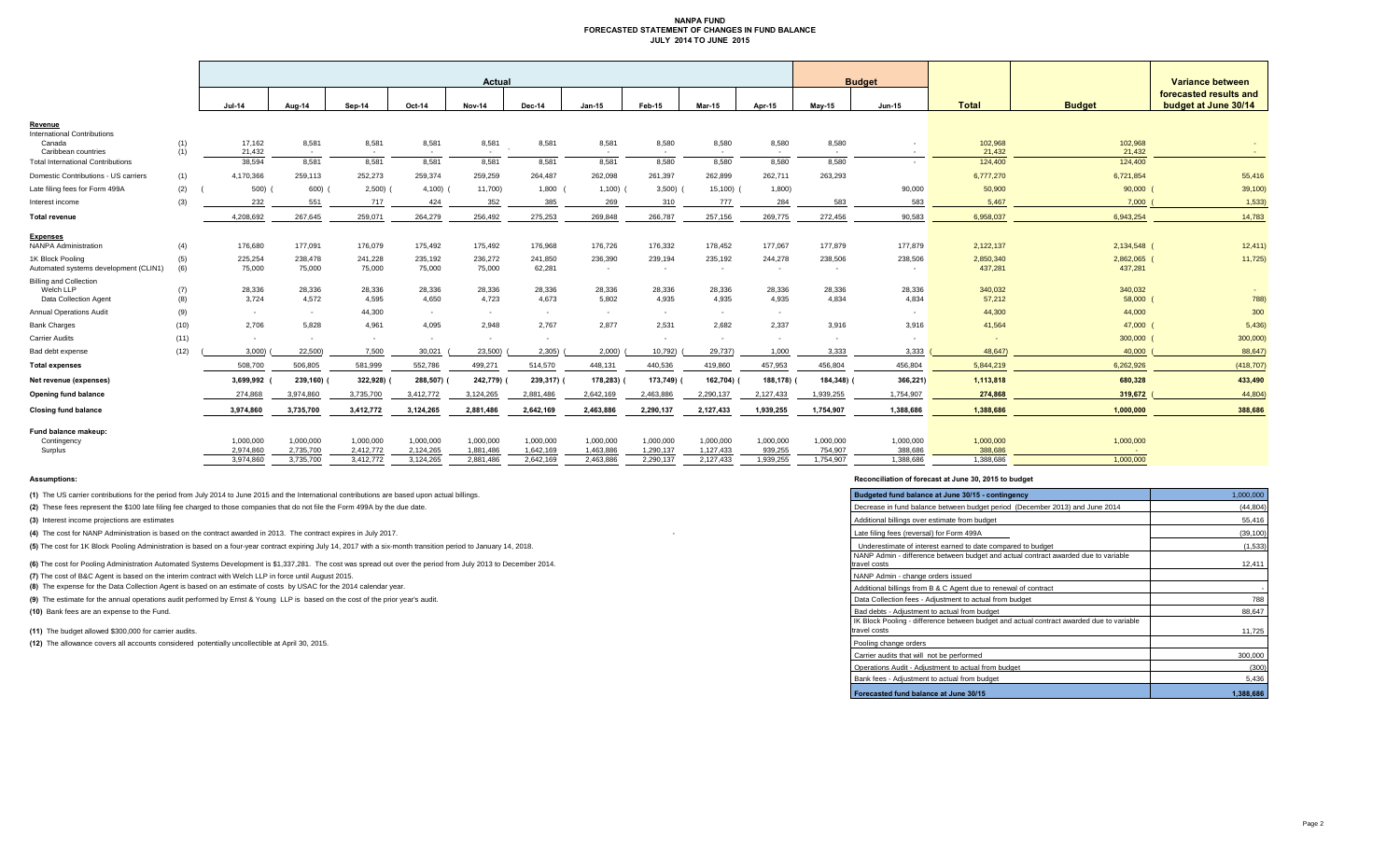### **NANPA FUND FORECASTED STATEMENT OF CHANGES IN FUND BALANCE JULY 2015 TO SEPTEMBER 2016**

|                                                          |            | <b>Projection</b>      |                          |                          |                          |                          |                         |                        |                           |                          |                          |                          |                      |                          |                          |                   |
|----------------------------------------------------------|------------|------------------------|--------------------------|--------------------------|--------------------------|--------------------------|-------------------------|------------------------|---------------------------|--------------------------|--------------------------|--------------------------|----------------------|--------------------------|--------------------------|-------------------|
|                                                          |            | <b>Jul-15</b>          | Aug-15                   | <b>Sep-15</b>            | <b>Oct-15</b>            | <b>Nov-15</b>            | <b>Dec-15</b>           | $Jan-16$               | Feb-16                    | <b>Mar-16</b>            | Apr-16                   | May-16                   | <b>Jun-16</b>        | <b>Jul-16</b>            | Aug-16                   | Sep-16            |
| <b>Projected Revenue</b>                                 |            |                        |                          |                          |                          |                          |                         |                        |                           |                          |                          |                          |                      |                          |                          |                   |
| <b>International Contributions</b>                       |            |                        |                          |                          |                          |                          |                         |                        |                           |                          |                          |                          |                      |                          |                          |                   |
| Canada<br>Caribbean countries                            | (1)<br>(1) | 17,860<br>27,943       | 8,930<br>$\sim$          | 8,930<br>$\sim$          | 8,930<br>$\sim$          | 8,930<br>$\sim$          | 8,930<br>$\overline{a}$ | 8,930                  | 8,929                     | 8,929                    | 8,929                    | 8,929<br>$\sim$          | 8,929                | 8,929                    | 8,929<br>$\sim$          |                   |
| <b>Total International Contributions</b>                 |            | 45,803                 | 8,930                    | 8,930                    | 8,930                    | 8,930                    | 8,930                   | 8,930                  | 8,929                     | 8,929                    | 8,929                    | 8,929                    | 8,929                | 8,929                    | 8,929                    |                   |
| Domestic Contributions - US carriers                     | (1)        | 3,403,548              | 250,000                  | 250,000                  | 250,000                  | 250,000                  | 250,000                 | 250,000                | 250,000                   | 250,000                  | 250,000                  | 250,000                  | 250,000              | 250,000                  | 250,000                  |                   |
| Late filing fees for Form 499A                           | (2)        |                        |                          |                          |                          |                          |                         |                        |                           |                          |                          |                          |                      |                          |                          | 80,000            |
| Interest income                                          | (3)        | 417                    | 417                      | 417                      | 417                      | 417                      | 417                     | 417                    | 417                       | 417                      | 417                      | 416                      | 416                  | 416                      | 416                      | 416               |
| Total projected revenue                                  |            | 3,449,768              | 259,347                  | 259,347                  | 259,347                  | 259,347                  | 259,347                 | 259,347                | 259,346                   | 259,346                  | 259,346                  | 259,345                  | 259,345              | 259,345                  | 259,345                  | 80,416            |
| <b>Projected Expenses</b><br><b>NANPA Administration</b> | (4)        | 185,138                | 185,138                  | 185,138                  | 185,138                  | 185,138                  | 185,138                 | 185,137                | 185,137                   | 185,137                  | 185,137                  | 185,137                  | 185,137              | 185,137                  | 185,137                  | 185,137           |
| 1K Block Pooling                                         | (5)        | 265,241                | 265,241                  | 265,241                  | 265,241                  | 265,241                  | 265,241                 | 265,240                | 265,240                   | 265,240                  | 265,240                  | 265,240                  | 265,240              | 265,240                  | 265,240                  | 265,240           |
| <b>Billing and Collection</b>                            |            |                        |                          |                          |                          |                          |                         |                        |                           |                          |                          |                          |                      |                          |                          |                   |
| Welch LLP                                                | (6)        | 28,336                 | 28,336                   | 28,336                   | 28,336                   | 28,336                   | 28,336                  | 28,336                 | 28,336                    | 28,336                   | 28,336                   | 28,336                   | 28,336               | 28,336                   | 28,336                   | 28,336            |
| <b>Data Collection Agent</b>                             | (7)        | 4,850                  | 4,850                    | 4,850                    | 4,850                    | 4,850                    | 4,850                   | 4,850                  | 4,850                     | 4,850                    | 4,850                    | 4,850                    | 4,850                | 4,850                    | 4,850                    | 4,850             |
| <b>Annual Operations Audit</b>                           | (8)        | $\overline{a}$         | $\overline{\phantom{a}}$ | 46,000                   | $\sim$                   | $\sim$                   | $\sim$                  |                        | $\blacksquare$            | $\overline{\phantom{a}}$ | $\overline{\phantom{a}}$ | $\sim$                   |                      |                          |                          |                   |
| <b>Bank Charges</b>                                      | (9)        | 3,167                  | 3,167                    | 3,167                    | 3,167                    | 3,167                    | 3,167                   | 3,167                  | 3,167                     | 3,167                    | 3,167                    | 3,166                    | 3,166                | 3,166                    | 3,166                    | 3,166             |
| <b>Carrier Audits</b>                                    | (10)       | $\sim$                 | $\overline{\phantom{a}}$ | $\overline{\phantom{a}}$ | $\overline{\phantom{a}}$ | $\overline{\phantom{a}}$ | $\sim$                  |                        | 375,000                   | $\sim$                   | $\overline{\phantom{a}}$ | $\overline{\phantom{a}}$ |                      | $\overline{\phantom{a}}$ | $\overline{\phantom{a}}$ |                   |
| Bad debt expense (recovery)                              | (11)       | 2,667                  | 2,667                    | 2,667                    | 2,667                    | 2,667                    | 2,667                   | 2,667                  | 2,667                     | 2,667                    | 2,667                    | 2,666                    | 2,666                | 2,666                    | 2,666                    | 2,666             |
| <b>Total projected expenses</b>                          |            | 489,399                | 489,399                  | 535,399                  | 489,399                  | 489,399                  | 489,399                 | 489,397                | 864,397                   | 489,397                  | 489,397                  | 489,395                  | 489,395              | 489,395                  | 489,395                  | 489,395           |
| Projected Net revenue (expenses)                         |            | 2,960,369              | 230,052)                 | 276,052)                 | 230,052)                 | 230,052)                 | 230,052)                | 230,050)               | 605,051)                  | 230,051)                 | $230,051$ )              | 230,050)                 | 230,050)             | 230,050)                 | 230,050)                 | 408,979)          |
| <b>Projected Opening fund balance</b>                    |            | 1,388,686              | 4,349,055                | 4,119,003                | 3,842,951                | 3,612,899                | 3,382,847               | 3,152,795              | 2,922,745                 | 2,317,694                | 2,087,643                | 1,857,592                | 1,627,542            | 1,397,492                | 1,167,442                | 937,392           |
| <b>Projected Closing fund balance</b>                    |            | 4,349,055              | 4,119,003                | 3,842,951                | 3,612,899                | 3,382,847                | 3,152,795               | 2,922,745              | 2,317,694                 | 2,087,643                | 1,857,592                | 1,627,542                | 1,397,492            | 1,167,442                | 937,392                  | 528,413           |
| Projected Fund balance makeup:                           |            |                        |                          |                          |                          |                          |                         |                        |                           |                          |                          |                          |                      |                          |                          |                   |
| Contingency                                              |            | 500,000                | 500,000                  | 500,000                  | 500,000                  | 500,000                  | 500,000                 | 500,000                | 500,000                   | 500,000                  | 500,000                  | 500,000                  | 500,000              | 500,000                  | 500,000                  | 500,000           |
| Surplus                                                  |            | 3,849,055<br>4,349,055 | 3,619,003<br>4,119,003   | 3,342,951<br>3,842,951   | 3,112,899<br>3,612,899   | 2,882,847<br>3,382,847   | 2,652,795<br>3,152,795  | 2,422,745<br>2,922,745 | 1,817,693.53<br>2,317,694 | 1,587,643<br>2,087,643   | 1,357,592<br>1,857,592   | 1,127,542<br>1,627,542   | 897,492<br>1,397,492 | 667,442<br>1,167,442     | 437,392<br>937,392       | 28,413<br>528,413 |
|                                                          |            |                        |                          |                          |                          |                          |                         |                        |                           |                          |                          |                          |                      |                          |                          |                   |

#### **Assumptions:**

**(1)** The contribution for July 2015 - September 2016 is based on estimated billings

**(2)** These estimated fees represent the \$100 late filing fee charged to those companies that do not file the Form 499A by the due date.

**(3)** Interest income projections are estimates

**(4)** The cost of NANP administration is based on the contract awarded in 2012. The contract expires in July 2017.

**(5)** The cost for 1K Block Pooling Administration is based on a four-year contract expiring July 14, 2017 with a six month transition period from July 15, 2017 to January 14, 2018.

**(6)** The cost of B&C Agent is based on the interim contract with Welch LLP in force until August 2015.

**(7)** The expense for the Data Collection Agent is based on estimate of costs by USAC.

**(8)** The cost of the annual operations audit is based on the cost of the prior year's history of billing from Ernst & Young LLP.

**(9)** Bank fees are an expense to the Fund and are estimated based on prior years' history.

**(10)** The budget allowed \$375,000 for carrier audits.

**(11)** The allowance covers all accounts considered potentially uncollectible.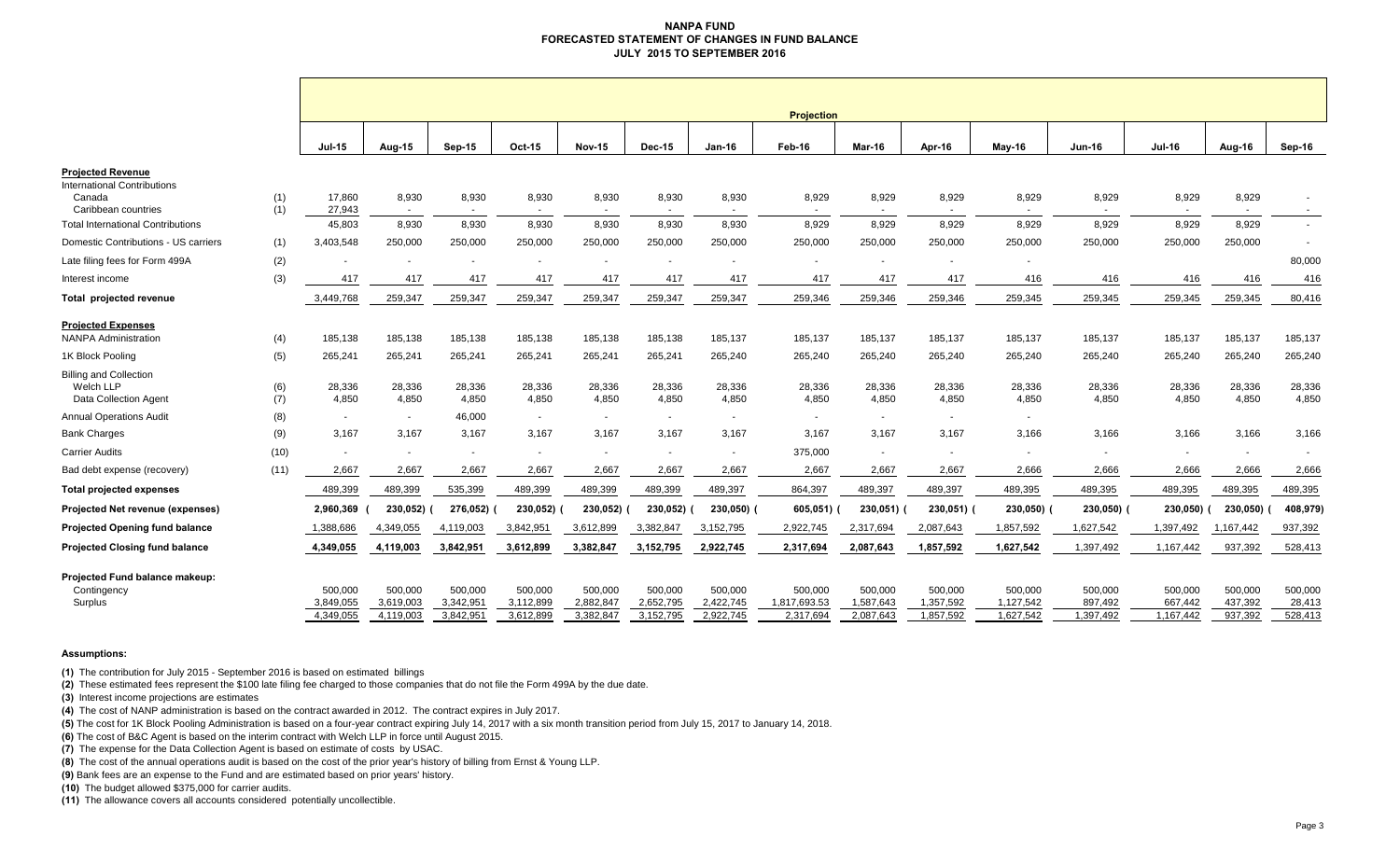## **CURRENT AND FORECASTED LIABILITIES**

|                                                              |               |               | Current |           |               |               |         |         |         |  |
|--------------------------------------------------------------|---------------|---------------|---------|-----------|---------------|---------------|---------|---------|---------|--|
|                                                              |               |               | Apr 15  | $M$ ay 15 | <u>Jun 15</u> | <b>Jul 15</b> | Aug 15  | Sep 15  | Oct 15  |  |
| NEUSTAR - NANPA Administration contract                      |               |               | 177,066 | 177,879   | 177,879       | 185,138       | 185,138 | 185,138 | 185,138 |  |
| - Payment authorized by the FCC in March                     |               |               |         |           |               |               |         |         |         |  |
| March 2015                                                   | \$<br>178,452 |               |         |           |               |               |         |         |         |  |
| - Authorization by the FCC has not been received for payment |               |               |         |           |               |               |         |         |         |  |
| April 2015                                                   |               | \$<br>177,066 |         |           |               |               |         |         |         |  |
| <b>NEUSTAR - Block Pooling</b>                               |               |               | 244,278 | 238,506   | 238,506       | 265,241       | 265,241 | 265,241 | 265,241 |  |
| - Payment authorized by the FCC in March                     |               |               |         |           |               |               |         |         |         |  |
| March 2015                                                   | \$<br>235,192 |               |         |           |               |               |         |         |         |  |
| - Authorization by the FCC has not been received for payment |               |               |         |           |               |               |         |         |         |  |
| April 2015                                                   |               | \$<br>244,278 |         |           |               |               |         |         |         |  |
|                                                              |               |               |         |           |               |               |         |         |         |  |
| Welch LLP - Billing & Collection Agent                       |               |               | 28,336  | 28,336    | 28,336        | 28,336        | 28,336  | 28,336  | 28,336  |  |
| - Payment authorized by the FCC in March                     |               |               |         |           |               |               |         |         |         |  |
| March 2015                                                   | \$<br>28,336  |               |         |           |               |               |         |         |         |  |
| - Authorization by the FCC has not been received for payment |               |               |         |           |               |               |         |         |         |  |
| April 2015                                                   |               | \$<br>28,336  |         |           |               |               |         |         |         |  |
| <b>USAC - Data Collection Agent</b>                          |               |               | 4,833   | 4,834     | 4,834         | 4,850         | 4,850   | 4,850   | 4,850   |  |
| - Payment authorized by the FCC in March                     |               |               |         |           |               |               |         |         |         |  |
| March 2015                                                   | 4,935         |               |         |           |               |               |         |         |         |  |
| - Authorization by the FCC has not been received for payment |               |               |         |           |               |               |         |         |         |  |
| April 2015                                                   |               | \$<br>4,833   |         |           |               |               |         |         |         |  |
| <b>Carrier audits</b>                                        |               |               |         |           |               |               |         |         |         |  |
|                                                              |               |               |         |           |               |               |         |         |         |  |
| Ernst & Young LLP- Annual operations audit                   |               |               |         |           |               |               |         |         |         |  |
| - Payment authorized by the FCC in February                  |               |               |         |           |               |               |         | 46,000  |         |  |
|                                                              |               |               |         |           |               |               |         |         |         |  |
| <b>Bank Fees</b>                                             |               |               |         | 3,916     | 3,916         | 3,167         | 3,167   | 3,167   | 3,167   |  |
|                                                              |               |               |         |           |               |               |         |         |         |  |
|                                                              |               |               |         |           |               |               |         |         |         |  |
| <b>Total</b>                                                 |               |               | 454,513 | 453,471   | 453,471       | 486,732       | 486,732 | 532,732 | 486,732 |  |